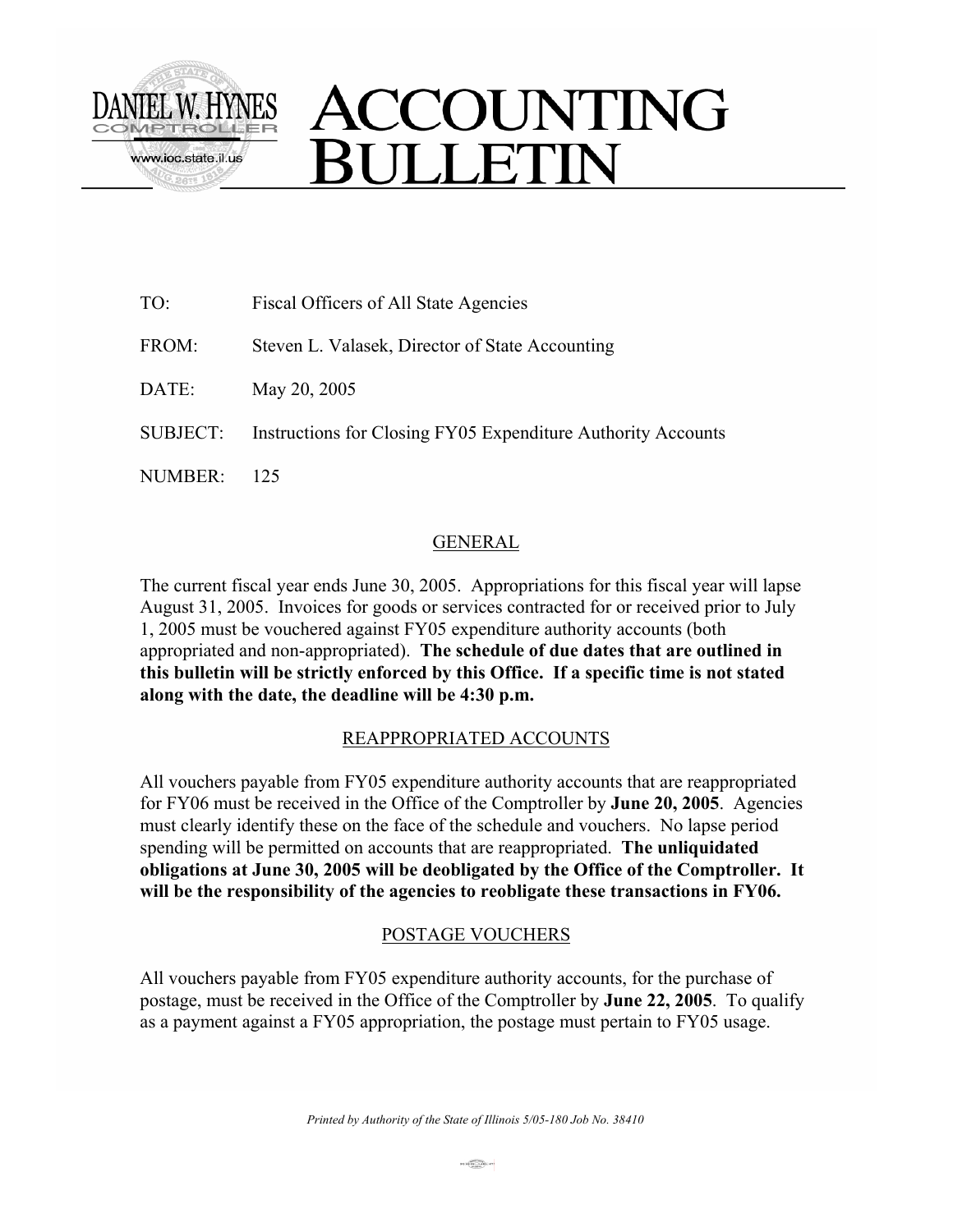#### UTILITY BILLS

Agencies should continue the past practice of allocating utility bills that cover portions of June and July. Agencies have the option of either prorating utility bills to the proper month based upon the number of days service was provided, or charging the bill to the month and appropriate fiscal year which had the majority of serviced days. Once an option is chosen, it must be continued in all subsequent fiscal years.

#### TELEPHONE BILLS

Telephone bills contain an advance charge for monthly service and charges for toll calls made the previous billing period. Agencies have the option of charging the entire bill according to the fiscal year the vendor's invoice date falls within, or allocating the advance charges according to billing date and the toll call charges according to actual toll call date. Once an option is chosen, it must be continued in all subsequent fiscal years.

#### TRAVEL

Where travel at fiscal year end crosses into the new fiscal year, agencies have the option of charging all travel expenses incident to a specific trip to the fiscal year in which the travel began, or of allocating the expenses according to the days traveled in each fiscal year utilizing separate vouchers. Once an option is chosen, it must be continued in all subsequent years.

#### LAPSE PERIOD – VOUCHERS

From July 1, 2005 through August 31, 2005, all paper vouchers and schedules must be stamped or otherwise marked as either "FY05" or "FY06" to clearly designate the fiscal year. The fiscal year indicator should be placed on the upper right-hand corner of each voucher and schedule. For paperless vouchers, "FY05" or "FY06" should be placed on the agency tape balance report. All paper vouchers covering goods or services to be paid from FY05 expenditure authority accounts during the lapse period should be stamped in a prominent place, "Contracted for Prior to July 1". For paperless vouchers, the statement "Contracted for Prior to July 1" should be stamped on the agency tape balance report. ALL TRANSACTIONS SUBMITTED ON A TAPE/FILE MUST BE FROM THE SAME FISCAL YEAR.

Lapse period expenditures are limited to those liquidating liabilities for goods and services contracted for prior to July 1, 2005.

Vouchers for service must contain beginning and ending dates of service. Vouchers for purchases must contain order date(s) or received date(s). All vouchers must contain a Proper Billing Date, if applicable.

All vouchers payable from FY05 expenditure authority accounts must be received in the Office of the Comptroller by **August 23, 2005**.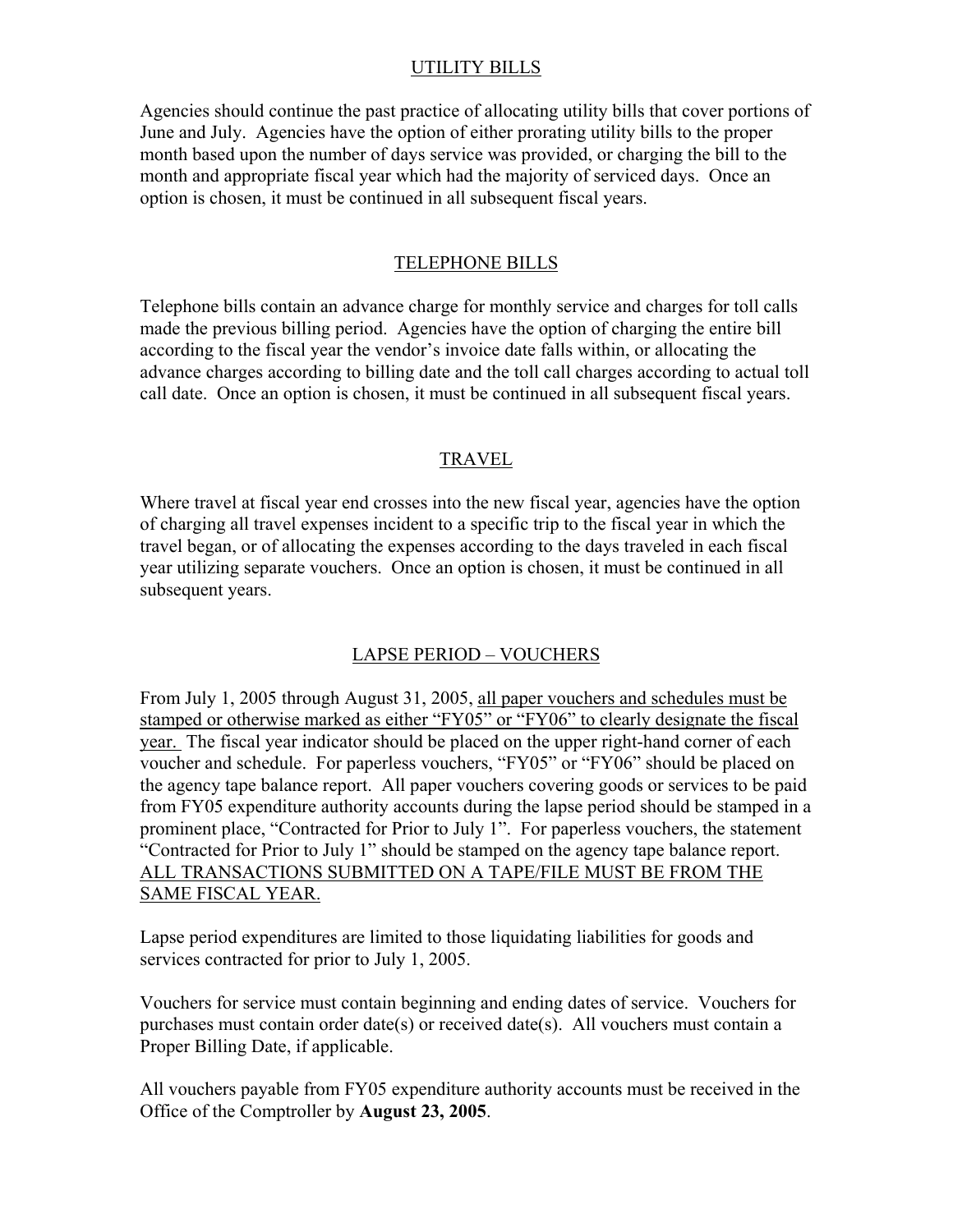#### PROFESSIONAL OR ARTISTIC VOUCHERS

Any service which involves professional or artistic skills, or any personal services by an employee whose compensation is subject to income tax withholding (including contractual employees) must be performed by June 30, 2005 to be charged against the FY05 appropriation.

Any voucher for professional or artistic skills, or personal services submitted with a service date beyond June 30, 2005 will be ineligible for payment from FY05 and will be returned to the agency.

## LAPSE PERIOD – OBLIGATIONS

From July 1, 2005 through August 31, 2005, all contract related documents must be stamped or otherwise marked as either "FY05" or "FY06" to clearly designate the fiscal year. The fiscal year should be placed on the upper right-hand corner of the document.

Obligations established against FY05 expenditure authority accounts after June 30, must represent liabilities outstanding at June 30, 2005 (i.e., financial obligations for goods or services contracted for or received prior to July 1, 2005). In addition, all FY05 CODs filed after June 30 should be stamped "Contracted for Prior to July 1".

Outstanding obligations at June 30, 2005 may be canceled or decreased during the lapse period. Outstanding obligations representing actual contractual liabilities may be decreased or canceled only if such notice is accompanied by a contract amendment reflecting the corresponding decrease or cancellation. Contractual liabilities may also be increased during the lapse period as long as the increase is relevant to the original contract and is accompanied by a contract amendment executed prior to July 1, 2005 increasing the contract amount.

All obligation establishments, increases, decreases and cancellations that affect FY05 processing, must be received in the Office of the Comptroller by **August 17, 2005**.

## LAPSE PERIOD – APPROPRIATION TRANSFERS

All appropriation transfers that affect FY05 processing must be received in the Office of the Comptroller by **August 22, 2005**. All Expenditure Transfers that affect FY05 processing must be received in the Office of the Comptroller by **August 15, 2005**.

#### FY06 VOUCHERS AND OBLIGATIONS

Expenditures for goods and services contracted for after June 30, 2005 must be charged against FY06 expenditure authority accounts and cite obligations established in the FY06 accounts. ALL TRANSACTIONS SUBMITTED ON A TAPE/FILE MUST BE FROM THE SAME FISCAL YEAR.

## RECEIPTS AND REFUNDS